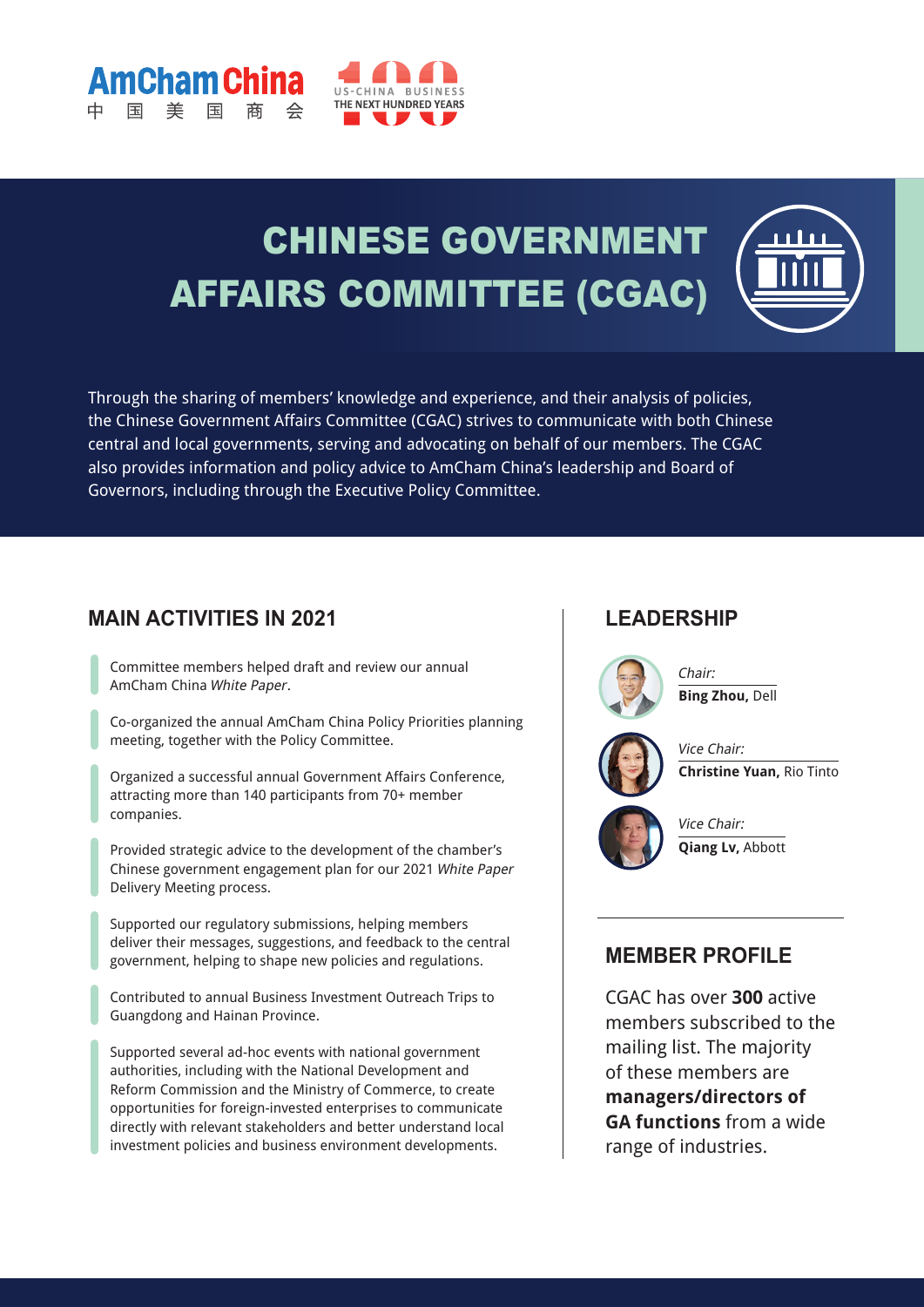



#### **STRATEGIC FOCUS**

#### **1. US-China relations & China's reform and opening-up** Dual Circulation model Equal treatment Market access vs Permit to operate ( 准入 vs 准营 ) IPR **2. Enforcement of Laws & Regulations** Improving business environment Carbon Neutrality / Environmental Law and policies IPR Tax **3. Industrial Policies** Level playing field Emphasis on self reliance Regional development **4. Cybersecurity** Balance between development and security Clear regulation and enforcement environment Alignment with international regulation norms

## **2022 WORKING PLAN (SUBJECT TO CHANGE)**

| Q1                                                                                                                                                               | Q2                                                                                                                                                                                                                                                                                                                                | $\bf Q3$                                                                                                                       | Q4                                                                                                                                                                                                                                                                                                                               |
|------------------------------------------------------------------------------------------------------------------------------------------------------------------|-----------------------------------------------------------------------------------------------------------------------------------------------------------------------------------------------------------------------------------------------------------------------------------------------------------------------------------|--------------------------------------------------------------------------------------------------------------------------------|----------------------------------------------------------------------------------------------------------------------------------------------------------------------------------------------------------------------------------------------------------------------------------------------------------------------------------|
| • Strategic planning<br>meeting to finalize<br>committee policy<br>priorities and annual<br>work plan in 2022<br>• Support drafting and<br>review of White Paper | Support launch of<br>$\bullet$<br>annual White Paper<br>and strategize the<br>chamber's Chinese<br>government<br>engagement plan for<br>our 2022 White Paper<br><b>Delivery Meeting</b><br>process<br><b>Host Government</b><br>$\bullet$<br>Affairs Conference<br>Support a Business<br>$\bullet$<br>Investment Outreach<br>Trip | • Support a Business<br>Investment Outreach<br><b>Trip</b><br>• Support strategy for<br>annual Appreciation<br>Dinner planning | Provide guidance<br>in inviting Chinese<br>government keynote<br>speaker for the<br>annual Appreciation<br><b>Dinner</b><br>Co-organize AmCham<br>China 2022 Policy<br><b>Priorities Planning</b><br>Meeting, together<br>with the Policy<br>Committee<br>Finalize CGAC annual<br>working report<br>to share with all<br>members |